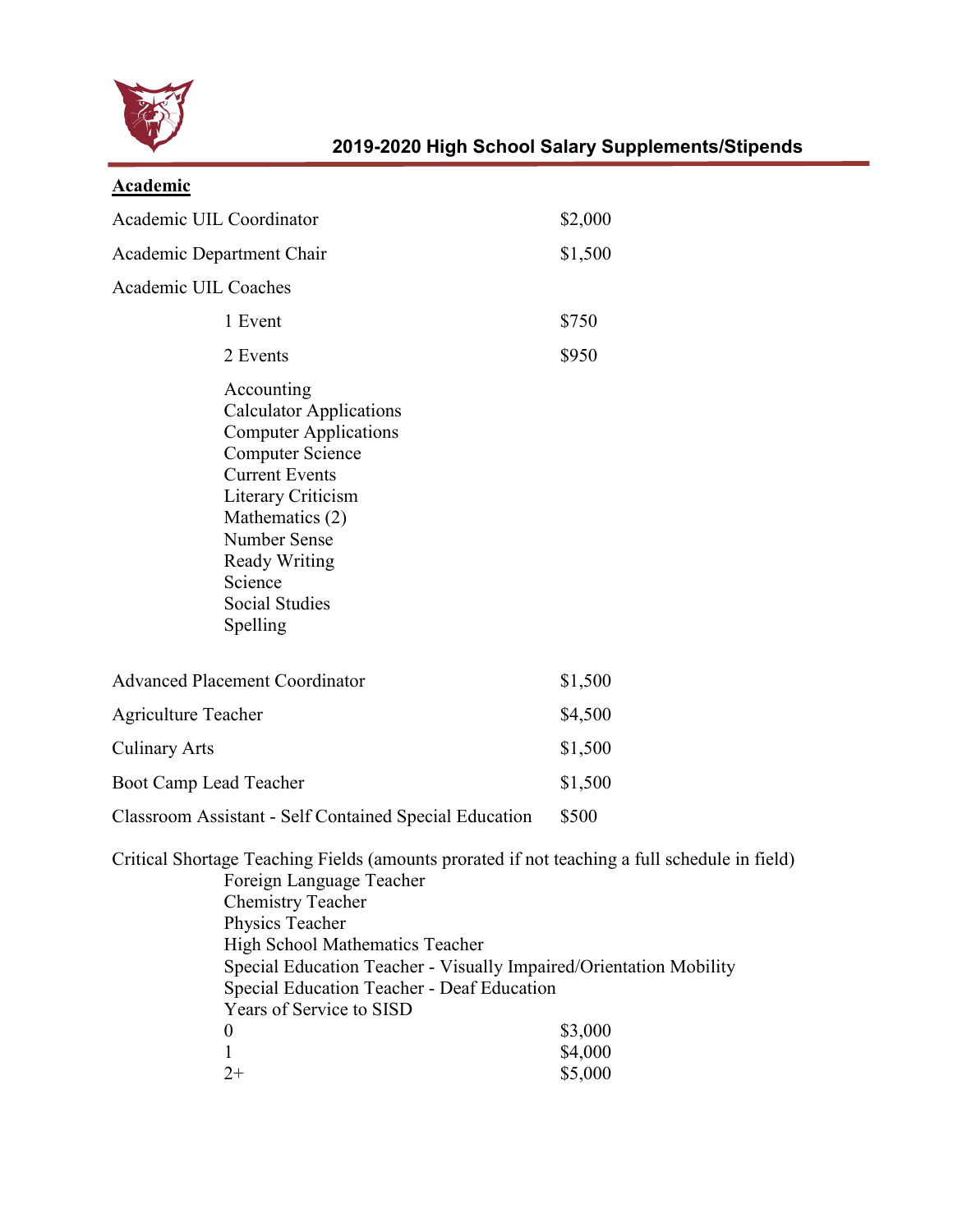

| Special Education Teacher - Emotionally Disturbed Self Contained<br>Special Education Teacher - Autism Self Contained |                    |
|-----------------------------------------------------------------------------------------------------------------------|--------------------|
| Special Education Teacher - Life Skills Self Contained                                                                |                    |
| Years of Service to SISD                                                                                              |                    |
| 0<br>$\mathbf{1}$                                                                                                     | \$1,500<br>\$2,250 |
| $2+$                                                                                                                  | \$3,000            |
| <b>Culinary Arts Teacher</b>                                                                                          | \$1,500            |
| <b>DAEP</b> Lead Teacher                                                                                              | \$1,500            |
| <b>Engineering Team Sponsor</b>                                                                                       | \$3,000            |
| Chemistry                                                                                                             | \$1,000            |
| Math                                                                                                                  | \$1,000            |
| Grade Level Lead Teacher                                                                                              | \$500              |
| Graphic Design                                                                                                        | \$1,500            |
| Journalism/Yearbook                                                                                                   | \$2,000            |
| National Honor Society                                                                                                | \$1,500            |
| PLC (Perrin Learning Center) Lead Teacher                                                                             | \$1,500            |
| Speech/Debate                                                                                                         | \$2,500            |
| <b>Theater Arts</b>                                                                                                   | \$2,000            |

## **Athletics**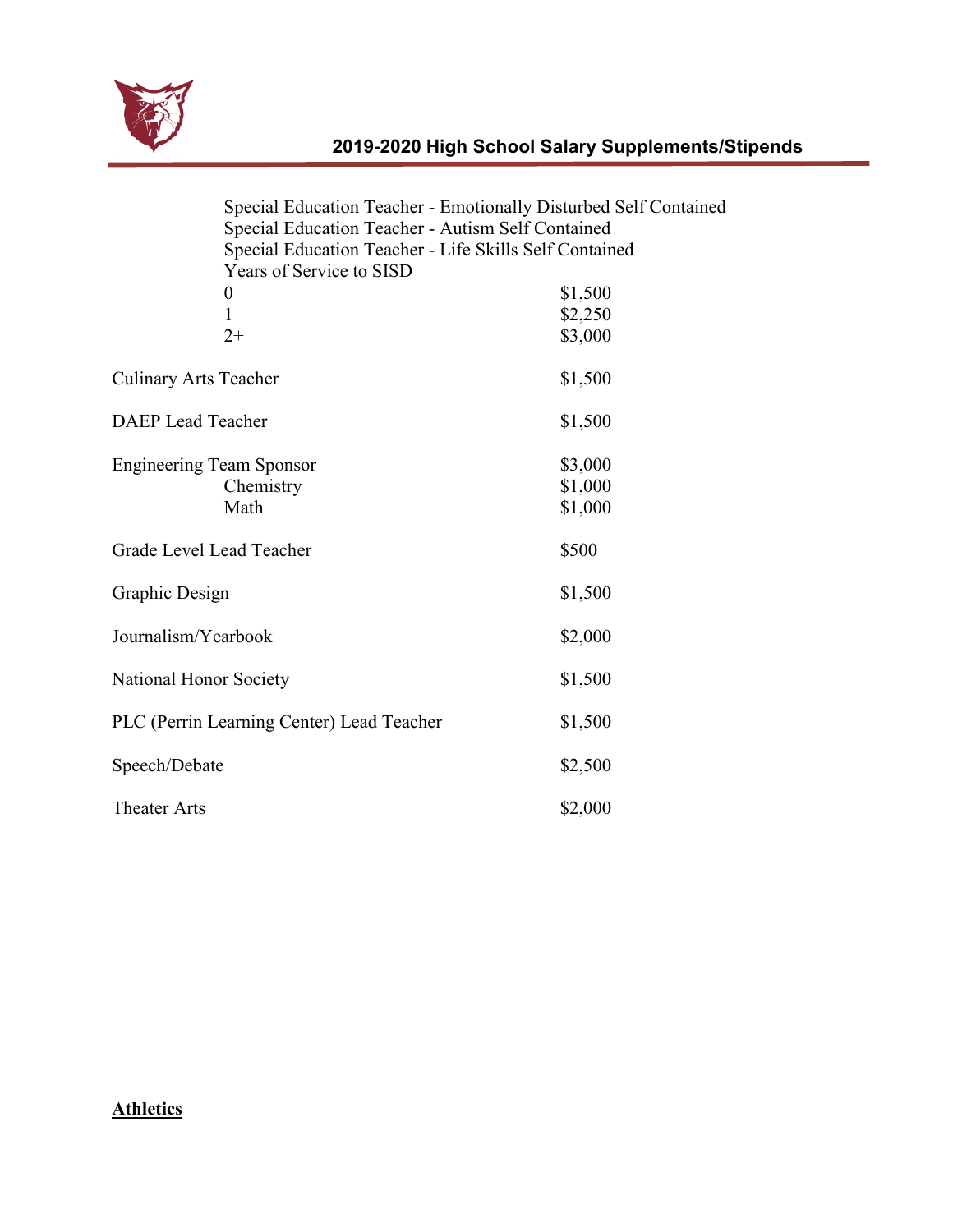

| After School- 1 Sport                 | \$1,000  |
|---------------------------------------|----------|
| <b>Athletic Coordinator</b>           | \$2,750  |
| <b>Athletic Trainer</b>               | \$9,750  |
| <b>Baseball Assistant</b>             | \$4,000  |
| <b>Baseball Head Coach</b>            | \$8,000  |
| <b>Basketball Assistant</b>           | \$4,000  |
| <b>Basketball Head Coach</b>          | \$10,000 |
| <b>Cross Country Assistant Coach</b>  | \$3,000  |
| <b>Cross Country Head Coach</b>       | \$5,000  |
| Football Assistant Coach              | \$6,000  |
| <b>Football Defensive Coordinator</b> | \$8,000  |
| Football Offensive Coordinator        | \$8,000  |
| Golf Head Coach                       | \$8,000  |
| <b>Power Lifting Assistant</b>        | \$4,000  |
| Power Lifting Head Coach              | \$6,000  |
| Soccer Assistant Coach                | \$4,000  |
| Soccer Head Coach                     | \$8,000  |
| Softball Assistant                    | \$4,000  |
| Softball Head Coach                   | \$8,000  |
| Summer Strength and Conditioning      | \$4000   |
| Swimming Head Coach                   | \$8,500  |
| Tennis Assistant Coach                | \$4,000  |